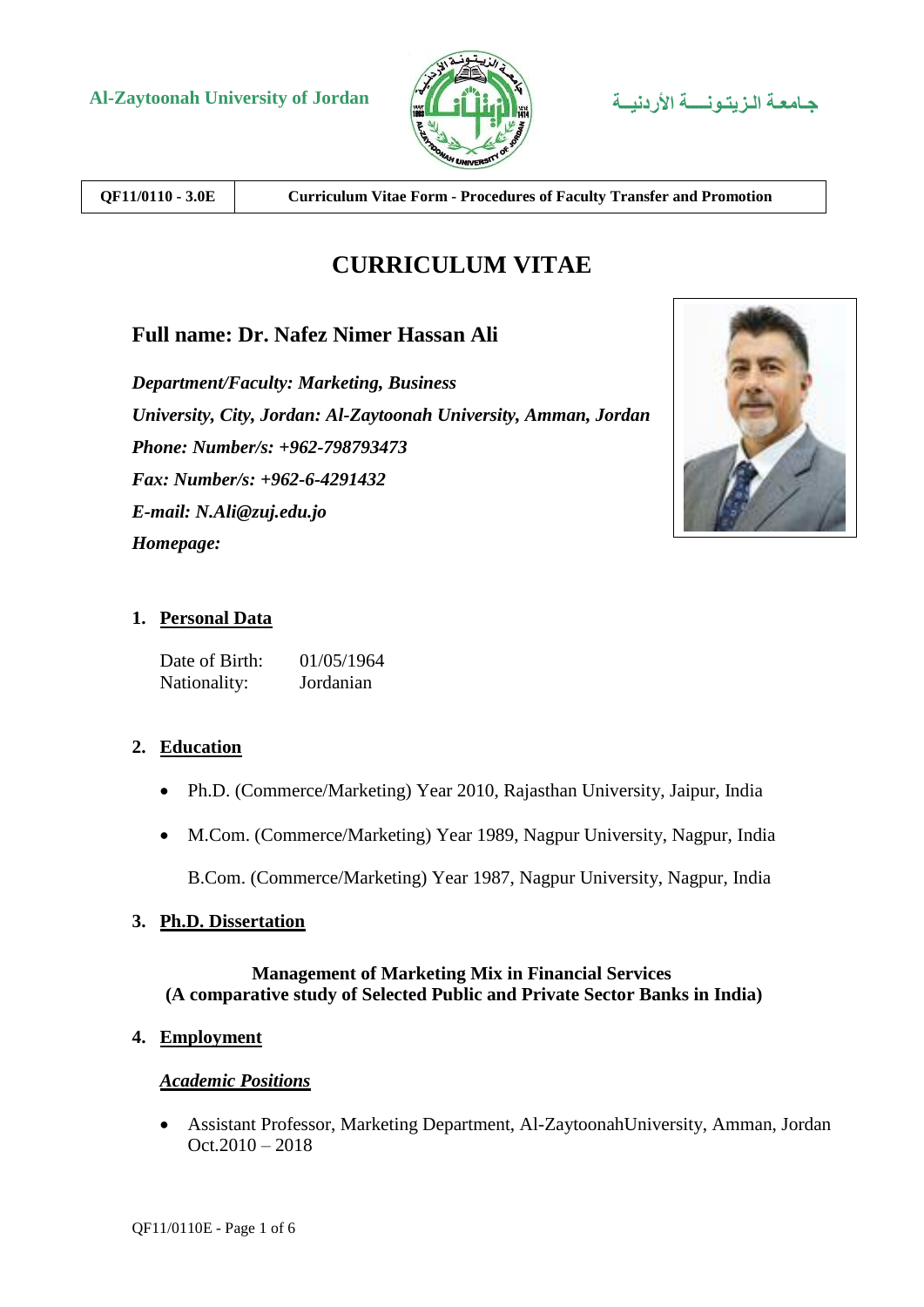



# **QF11/0110 - 3.0E Curriculum Vitae Form - Procedures of Faculty Transfer and Promotion**

#### *Administrative Positions*

 Head of Marketing Department, Business Faculty, Al-Zaytoonah University, Amman, Jordan – 2018 to Sep/2020

#### **5. Research Interests**

- Favorite research subjects are (Management of Marketing, Consumer Behavior And CRM)
- Research papers published 20.

#### **6. Membership in Scientific Societies and Associations**

#### **7. Honors and Awards**

#### **8. Fellowships and Scholarships**

#### **9. Teaching Experience**

*Graduate Courses*

| No. |                                          |
|-----|------------------------------------------|
|     | Advanced Integrated Market Communication |
|     | <b>Advanced Marketing Management</b>     |
|     | <b>Special Topics in Marketing</b>       |

#### *Undergraduate Courses*

List names of courses

| No.            |                                       |  |  |  |
|----------------|---------------------------------------|--|--|--|
|                | Principles of Marketing               |  |  |  |
| $\mathcal{D}$  | <b>Sales Administration</b>           |  |  |  |
| 3              | <b>Marketing Management</b>           |  |  |  |
| $\overline{4}$ | Product development and pricing       |  |  |  |
| 5              | <b>Marketing Services</b>             |  |  |  |
| 6              | Marketing strategies                  |  |  |  |
|                | Practical applications in advertising |  |  |  |
| 8              | Distribution management               |  |  |  |
| 9              | <b>Banking Marketing</b>              |  |  |  |
| 10             | Drug Marketing                        |  |  |  |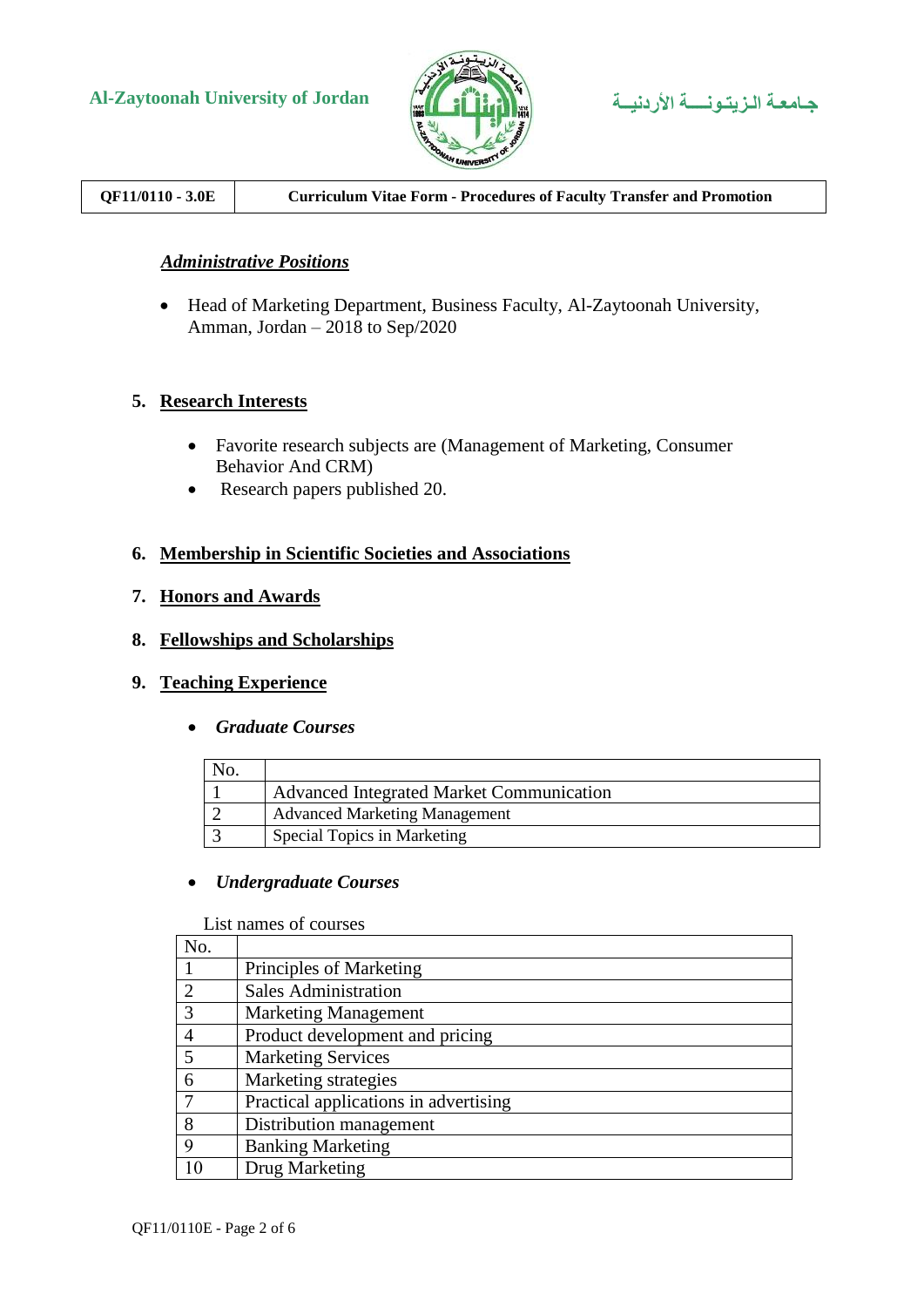



| QF11/0110 - 3.0E |    | <b>Curriculum Vitae Form - Procedures of Faculty Transfer and Promotion</b> |  |  |
|------------------|----|-----------------------------------------------------------------------------|--|--|
|                  |    |                                                                             |  |  |
|                  | 11 | Industrial marketing                                                        |  |  |
|                  | 12 | <b>Marketing Research</b>                                                   |  |  |
|                  | 13 | <b>Retail Management</b>                                                    |  |  |
|                  | 14 | <b>Customer Relationship Management</b>                                     |  |  |
|                  | 15 | <b>Marketing Communications</b>                                             |  |  |
|                  | 16 | <b>Consumer's Behavior</b>                                                  |  |  |

### **10. Supervision of Graduate Research**

| N <sub>0</sub> | Name of Student                          | <b>ID</b> Number | University /<br>Country                 | Title of Thesis                                                                                                                                        | Date of<br><b>VIVA</b> |
|----------------|------------------------------------------|------------------|-----------------------------------------|--------------------------------------------------------------------------------------------------------------------------------------------------------|------------------------|
|                | Maha Rushdi<br><b>Baker</b>              | 201517042        | $AI-$<br>Zavtoonah<br><b>University</b> | The Effect of Brand Factors on Customers<br>Loyalty "An Applied Study on<br><b>Telecommunication Companies in Jordan"</b>                              | 17-07-2018             |
| $\overline{2}$ | <b>Neveen Nashat</b><br>Hanna AL-Salaita | 201527001        | $AI-$<br>Zavtoonah<br><b>University</b> | <b>Measuring the Quality of Service in Jordan</b><br><b>Commercial Banks. "An Applied Study</b><br>from Management and Clients<br><b>Perspectives"</b> | 15-07-2018             |
| 3              | <b>Ehab Wafik</b><br>Yousry              | 201717055        | $AI-$<br>Zaytoonah<br><b>University</b> | The Impact of E-Marketing Communication<br><b>Channels on Hotel Guests' Mental Image</b><br>"An Applied Study on five-Star hotels in<br>Amman"         | 14-01-2020             |
| 4              | احمد رياض هلال سعيد                      | 201717076        | $AI-$<br>Zaytoonah<br><b>University</b> | محددات رضا وولاء الزبون الالكتروني – دراسة في<br>شركات الطيران.                                                                                        | 08-06-2020             |
| 5              | ايمان نجيب الصوهي                        | 201817011        | $AI-$<br>Zaytoonah<br>University        | أنشطة وسائل التواصل الاجتماعي وأثرها على موافف<br>المستهلك والنية الشرائية                                                                             |                        |

# **11. Grants**

## **12. Patents**

# **13. Membership of Committees**

# **14. Professional and Scientific Meetings**

## **15. Participation in or organization of curricular and/or extra-curricular activities**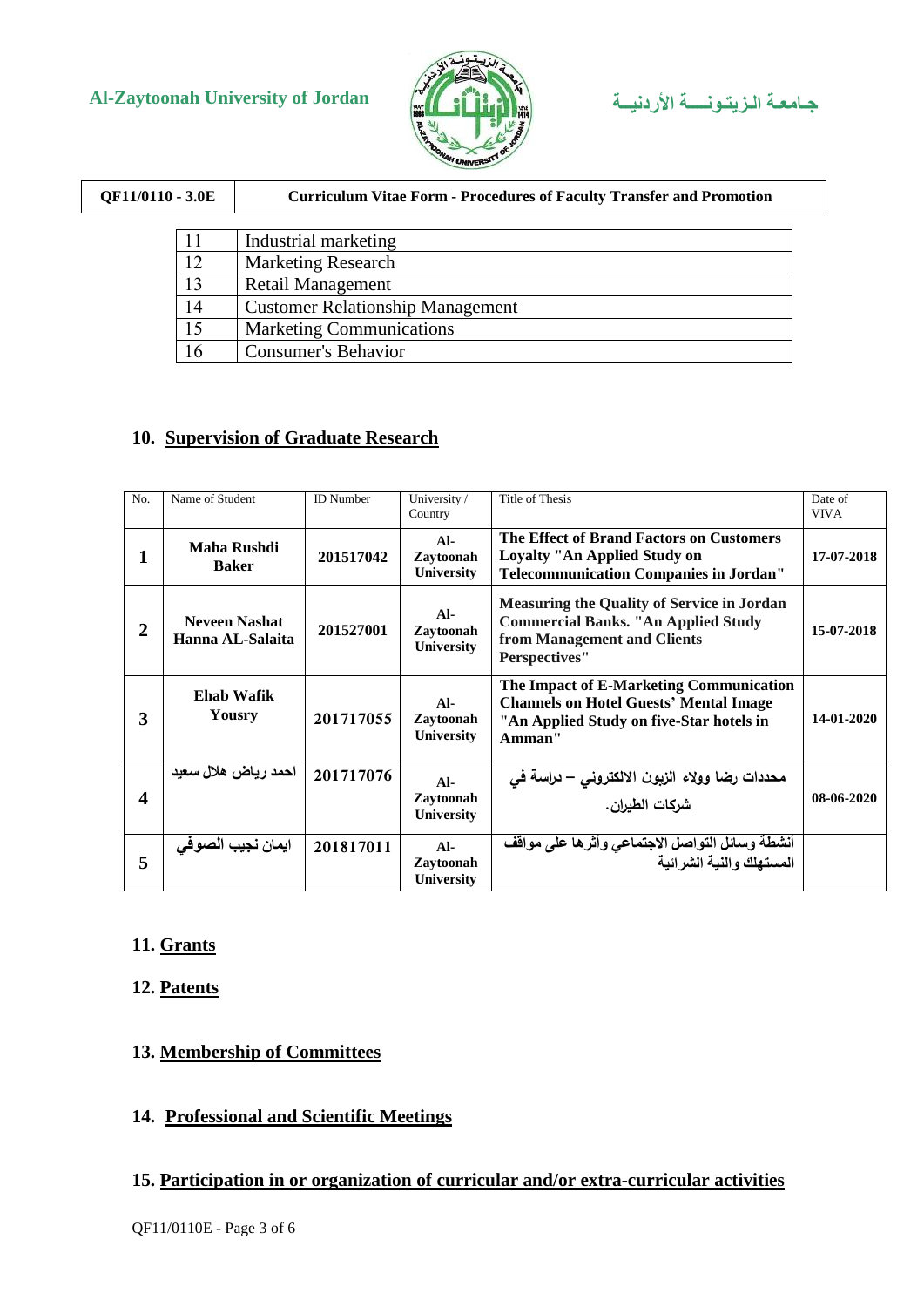



**QF11/0110 - 3.0E Curriculum Vitae Form - Procedures of Faculty Transfer and Promotion**

# **16. Publications**

|                                 | Date | Title                                      |                                                      |
|---------------------------------|------|--------------------------------------------|------------------------------------------------------|
| Author/s<br>Dr. Tareq Nael      |      | <b>Influence of Emotional Marketing on</b> | Name of Publisher<br><b>International Journal of</b> |
| Hashem                          |      |                                            | Management (IJM)                                     |
| Dr. Nafez Nimer Ali             | 2020 | <b>Brand Loyalty Among Females in</b>      | <b>Scopus</b>                                        |
| Dr. Mahmoud Allan               |      | the Field of Cosmetics: Mediating          | <b>ISSN Online: 0976-6510</b>                        |
|                                 |      | <b>Role of Customer Satisfaction</b>       |                                                      |
|                                 |      |                                            | <b>International Journal of</b>                      |
| Mahmoud Allan <sup>a*</sup> ,   |      |                                            | <b>Innovation, Creativity, and</b>                   |
| Nafez Nimer Ali <sup>b*</sup> , |      | <b>Environmental Awareness and The</b>     | <b>Change</b>                                        |
| Zakaria Ahmad                   |      | <b>Role of Marketing Strategies in</b>     | <b>Scopus/ERA</b>                                    |
| $Azzamc*,$                      | 2020 | <b>Shifting Consumers' Interest</b>        | <b>ISSN 2201-1315</b>                                |
| <b>Mohammed Lutfi</b>           |      | <b>Towards Organic Products</b>            |                                                      |
| <b>Ashourd</b>                  |      |                                            | Publisher: Primrose Hall Publishing                  |
|                                 |      |                                            | Group                                                |
|                                 |      |                                            |                                                      |
|                                 |      |                                            | <b>International Journal of</b>                      |
|                                 |      |                                            | <b>Economics and Business</b>                        |
|                                 |      |                                            | <b>Administration</b>                                |
| Mohammed L.                     |      |                                            | <b>Scopus</b>                                        |
| Ashour1, Nafez N.               | 2020 | <b>Corporate Social Responsibility</b>     | P.161-P.175                                          |
| Ali2, Mahmoud S.                |      | and Competitive Advantage:                 | ISSN: 2241-4754                                      |
| Allan <sub>3</sub>              |      | <b>Relationships and Mechanisms</b>        | Publisher: International Strategic                   |
|                                 |      |                                            | <b>Management Association</b>                        |
|                                 |      |                                            |                                                      |
| Prof. Hameed AL                 |      |                                            | <b>International Journal of</b>                      |
|                                 |      |                                            | <b>Economics and Research</b>                        |
| Debi 1, Nafez                   |      | <b>Are There A Relationship Between</b>    | <b>EconLit</b>                                       |
| Nimer Ali 2, Hiba               |      | <b>Crm Criteria and Customer</b>           | P.38-P.68                                            |
| Al-Taee 3, and                  | 2020 | <b>Loyalty in Jordanian Banks from</b>     | ISSN: 2229-6158                                      |
| Nidal Abu elkheir               |      | <b>Customer Perspective (An</b>            |                                                      |
| 4                               |      | <b>Empirical Study-Amman?)</b>             | Publisher: IJER                                      |
|                                 |      |                                            |                                                      |
|                                 |      |                                            | <b>Research in World Economy</b>                     |
| Dr. Nafez Ali1 &                |      |                                            | <b>Scopus</b>                                        |
| Prof. Saeb F. Al                |      | Syrian Refugees in Jordan: Burden          | <b>Econlit</b>                                       |
| Ganideh1                        | 2020 | or Boon                                    | P.1-P.15                                             |
|                                 |      |                                            | ISSN: 1923-3981                                      |
|                                 |      |                                            | Publisher: Sciedu Press                              |
|                                 |      | <b>The Impact of Total Quality</b>         | <b>INTERNATIONAL JOURNAL OF</b>                      |
| Dr. Nafez Nimer                 |      | <b>Management (Tqm) Dimensions on</b>      | <b>SCIENTIFIC &amp; TECHNOLOGY</b>                   |
| Ali,                            |      | <b>Achieving Competitive Advantage:</b>    | <b>RESEARCH.</b>                                     |
| Dr. Mahmoud                     |      | <b>Managerial Perspective of The</b>       | <b>Scopus</b>                                        |
|                                 | 2020 | <b>Quality Department Staff at Five-</b>   |                                                      |
| <b>Allan</b>                    |      | <b>Star Hotels. Case of Jordan</b>         | VOLUME 9, ISSUE 02,                                  |
| Pro.Zakaria                     |      |                                            | <b>ISSN 2277-8616</b>                                |
| <b>Azzam</b>                    |      |                                            |                                                      |
|                                 |      |                                            | Publisher: IJSTR                                     |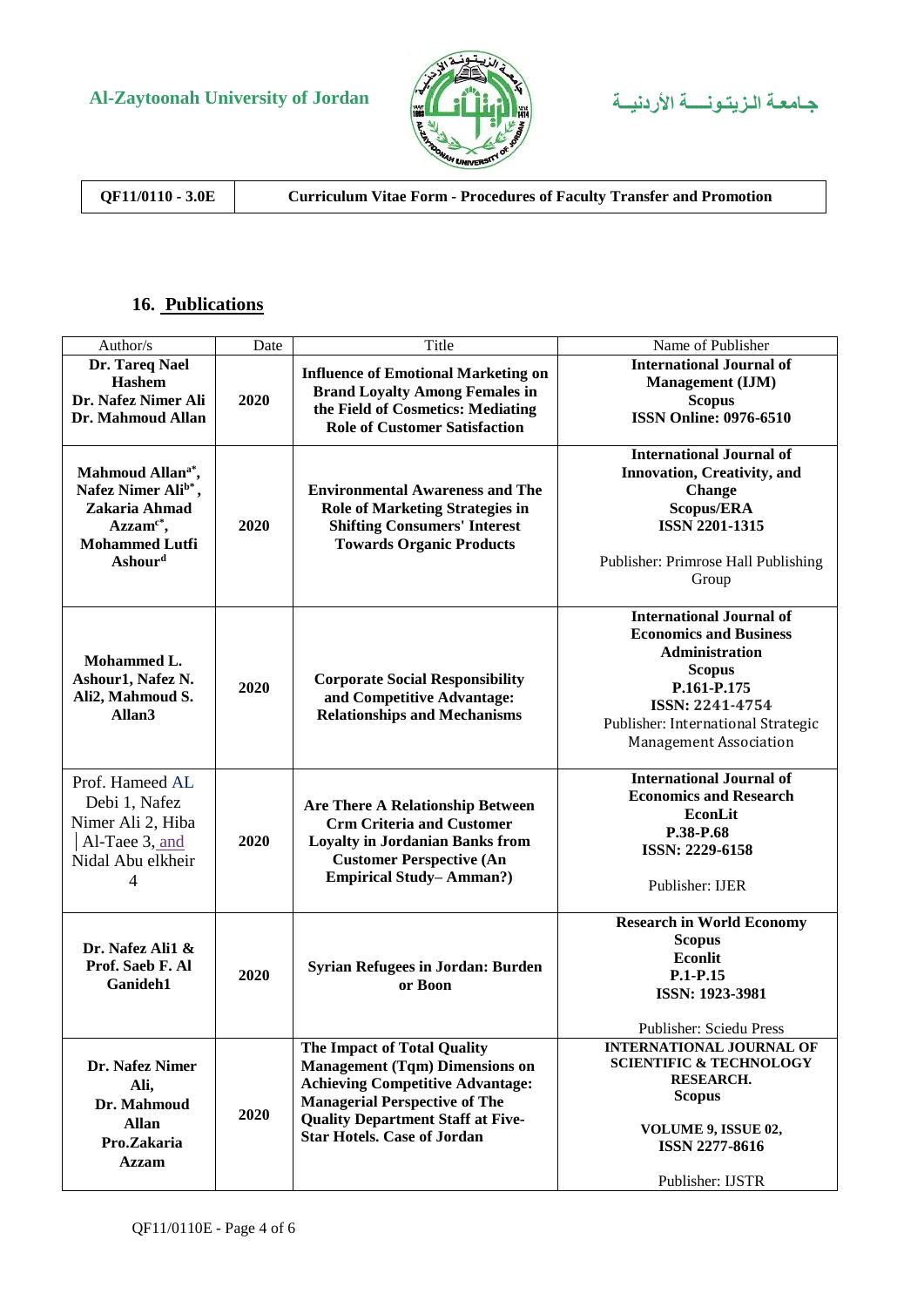



| QF11/0110 - 3.0E                                                        |                                                                                                   |      | <b>Curriculum Vitae Form - Procedures of Faculty Transfer and Promotion</b>                                                                                               |                                                                                                                                                                      |  |  |
|-------------------------------------------------------------------------|---------------------------------------------------------------------------------------------------|------|---------------------------------------------------------------------------------------------------------------------------------------------------------------------------|----------------------------------------------------------------------------------------------------------------------------------------------------------------------|--|--|
| Nafez Nimer Ali,<br><b>Mahmoud Allan</b><br>Maha Roshdi<br><b>Baker</b> |                                                                                                   | 2019 | <b>Company Brand and Customer</b><br><b>Loyalty Under Stakeholder</b><br><b>Management: A Study of</b><br><b>Telecommunication Companies</b><br>in Jordan                 | Corporate Ownership & Control<br>Volume 16, Issue 4<br><b>ISSN Online: 1810-3057</b><br>Publisher: Virtus Interpress                                                 |  |  |
|                                                                         | Dr. Mohammad Al-<br>Attar<br>Dr. Osama Samih<br>Shaban.<br>Dr. Nafez Nimer Ali                    | 2019 | <b>The Relationship Between</b><br><b>Effective Interest Rates and The</b><br><b>Consumer Price Index (CPI) as</b><br>an Inflation Measure: Evidence<br>from Jordan       | <b>Risk Governance and Control:</b><br><b>Financial Markets and Institutions.</b><br>Vol. 9 Issue.2<br><b>ISSN Online: 2077-4303</b><br>Publisher: Virtus Interpress |  |  |
|                                                                         | Dr. Zakaria<br>Ahmad Azzam,<br>Dr. Nafez<br>and<br><b>Nimer Ali</b>                               | 2019 | The Relationship between<br><b>Product Mix Elements and</b><br>Consumer Buying Behavior $-A$<br>Case of Jordan.                                                           | <b>Global Journal of Economics and</b><br><b>Business.</b><br>Vol. 6 Issue.2<br><b>ISSN 2519-9293</b><br>Publisher: Refaad                                           |  |  |
|                                                                         | <b>Osama Shaban</b><br><b>Mohammad Al-</b><br>Attar<br>Zaid Al-hawatmah<br><b>Nafez Nimer Ali</b> | 2019 | <b>CONSUMER PRICE INDEX</b><br>(CPI) AS A<br><b>COMPETITIVENESS</b><br><b>INFLATION MEASURE:</b><br><b>EVIDENCE FROM JORDAN</b>                                           | <b>Journal of Governance and</b><br><b>Regulation</b><br>Volume 8, Issue 2<br><b>ISSN Online: 2306-6784</b><br>Publisher: Virtus Interpress                          |  |  |
|                                                                         | Dr. Tareq N<br>Hashem1,<br>Dr. Nafez<br><b>Nimer Ali2</b>                                         | 2019 | The impact of service quality on<br>customer loyalty: A study of<br>dental clinics in Jordan                                                                              | <b>International Journal of Medical</b><br>and Health Research.<br>Vol.5, Issue 1<br>ISSN: 2454-9142<br>Publisher I.J.M. H. R.                                       |  |  |
|                                                                         | Dr. Suhail Ahmad<br>Samhan,<br><b>Rashed Ghazi</b><br>Alotaibi,<br>Dr. Nafez Ali                  | 2018 | The Algorithm Scheduling Times (N)<br><b>Work Requires Sequential Passing</b><br>through (M) Action Center                                                                | <b>International Journal of</b><br><b>Engineering and Science.</b><br>Vol.8, Issue.1<br>ISSN:2278-4721<br>Publisher: Research Inventy                                |  |  |
|                                                                         | Nafez Ali<br><b>Osama Shaban</b><br>Ziad Al-Zubi                                                  | 2017 | The Effect of Implementing<br><b>Integrated Marketing</b><br><b>Communication Systems on</b><br><b>Improving marketing Function</b><br>"A case Study on OFFTEC<br>Company | <b>International Research Journal of</b><br><b>Applied Finance</b><br><b>Vol. 8 No.4</b><br><b>ISSN 2229-6891</b><br>Publisher: IRJAR                                |  |  |
|                                                                         | Dr. Osama                                                                                         | 2017 | The Effect of Low Morale and                                                                                                                                              | <b>International Business Research</b>                                                                                                                               |  |  |